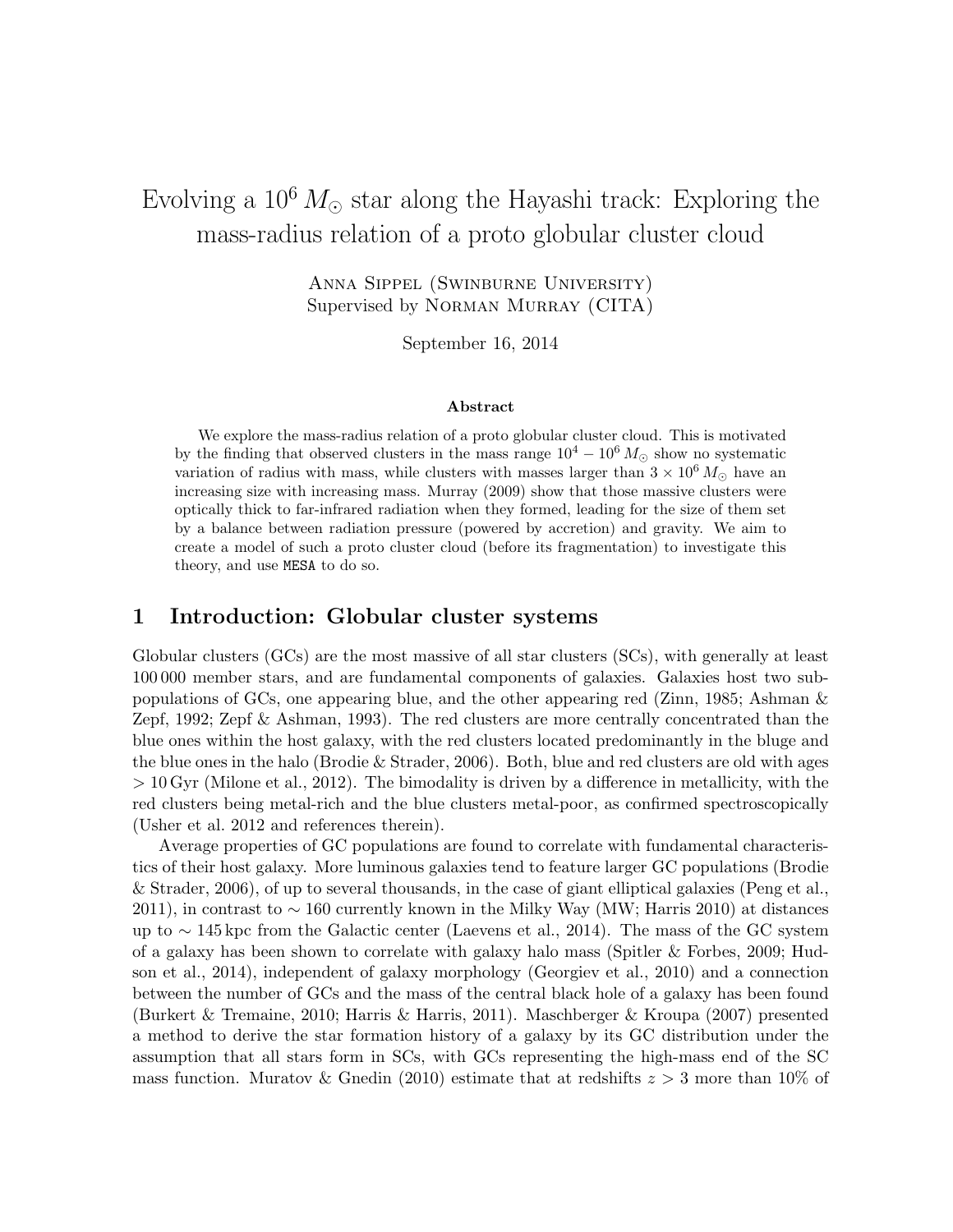the galactic stellar mass was locked in GCs compared to just 0.1% now, and that more than  $20\%$  of the star formation (SF) in galaxies at  $z > 3$  took place in GCs.

While it is nowadays widely accepted that the majority of stars form in clusters (Lada & Lada, 1995; Allen et al., 2007), the formation of SCs and in particular GCs is only poorly understood. Depending on their age, SCs are either well preserved remnants of the first era of SF in a galaxy or tracers of major SF events induced by, for example, mergers (Brodie & Strader, 2006; Renaud et al., 2011). Similarly, while we observe GCs in very different environments in and around their host galaxies (i.e. bulge or halo), their origin (i.e. insitu or external) is not very well constrained (Brodie & Strader, 2006). Recent simulations show that the GC bimodality can naturally occur in a hierarchical galaxy assembly, with the red population formed in the main progenitor while the blue sub-population is accreted from satellites and formed earlier (Tonini, 2013). This agrees well with the recent finding that the distinction between blue and red clusters extends to their dynamical properties, with the red clusters following the rotation of the galaxy and the blue clusters the non-rotation of the halo (Pota et al., 2013).

#### 1.1 Evolution of globular clusters

It is still computationally expensive and hence a challenge to include GCs in simulations of galaxy evolution. Within cosmological (dark-matter only) N-body simulations, the mass of one particle is usually more massive than one entire GCs. Re-simulation techniques (e.g. Martig et al. 2009, 2012) including gas and stars have a spatial resolution of 150 pc and particle masses of  $1.5 \times 10^4 M_{\odot}$  for gas,  $7.5 \times 10^4 M_{\odot}$  for stars, and  $3 \times 10^5 M_{\odot}$  for dark matter. This implies that a two-stage process is necessary for the accurate modeling of GC evolution after formation: orbital parameters as well as the mass and shape of the host galaxy can be extracted from cosmological simulations, and in a second step this information can be used as input parameters for direct N-body simulations of star cluster evolution. This approach has been implemented by Renaud et al. (2011) and allows for a much better understanding of the origin of the young clusters in the merger of the Antennae galaxies. However, the process of the formation of the GC itself is not yet included in this approach and assumptions on the initial conditions of GCs need to be made, in particular mass and radius. While both those parameters are reasonably well determined for today's open clusters in the solar neighborhood as well as the old GCs we observe today in the Milky Way and nearby galaxies – their initial conditions are not.

The lifetime of a GC depends on those parameters (as well as the external tidal field), and can be divided in two main stages:

- The first  $\leq 2$  Gyr are dominated by stellar evolution driven expansion, and depending on metallicity, stars with masses  $\geq 2 M_{\odot}$  will end their life within this time and do so accompanied by heavy mass loss. The cluster reacts to this mass loss with an increase in size.
- After this time, the mass loss is dominated by the continued but slower loss of stars from the cluster. Stars can be ejected via few-body encounters, they can receive a velocity kick during a supernova explosion, or they can simply pass beyond the tidal boundary of the cluster. This is particularly effective close to the disk of the external potential, noting that disk crossings occur at a frequency of the order of  $\sim 100 \,\mathrm{Myr}$  for inclined orbits at galactocentric distances comparable to the Sun. Simultaneously, stellar encounters are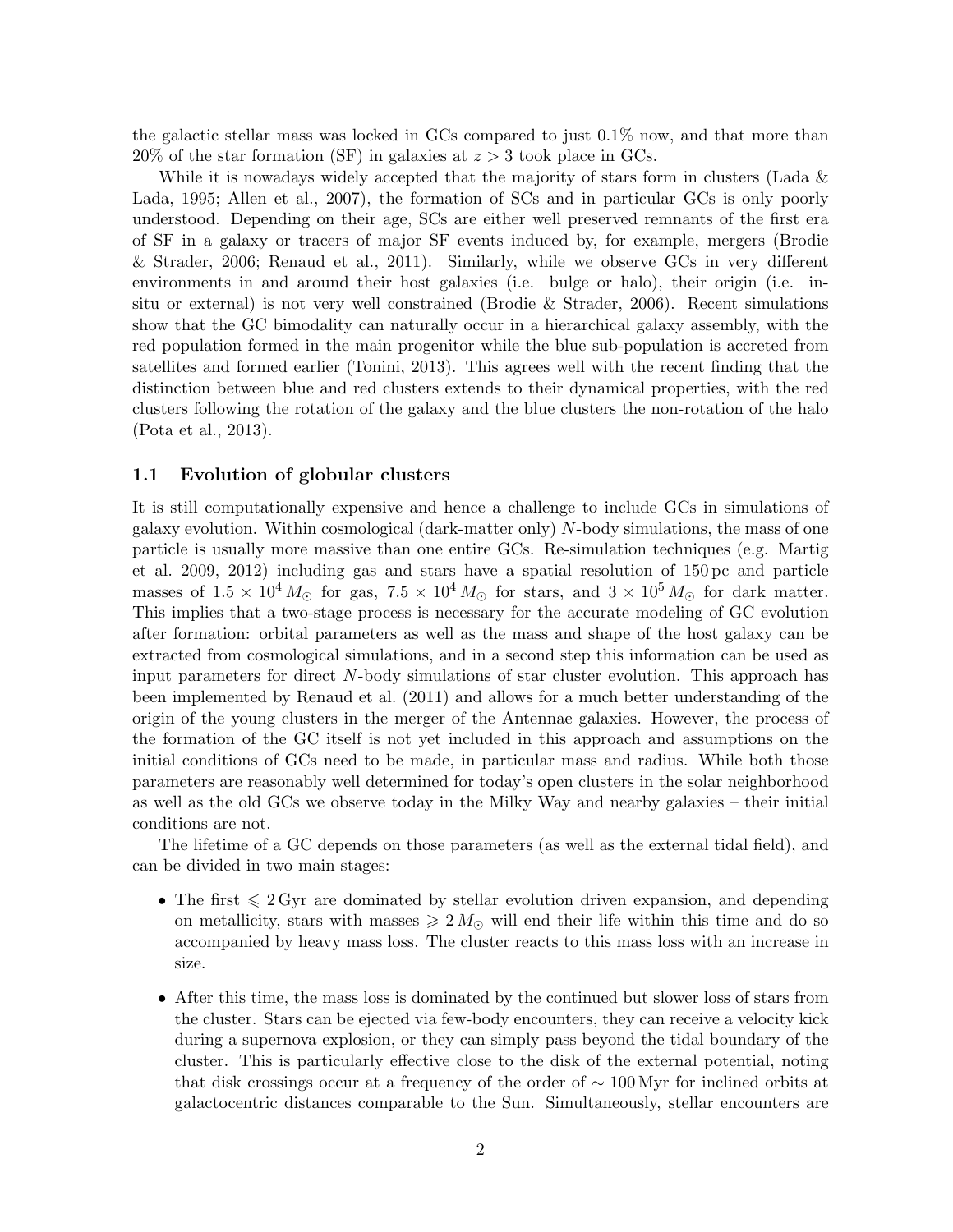so common that they sort the distribution of stars over time: low-mass stars increase their velocity and travel towards the outskirts of the cluster, while high-mass stars sink to the bottom of the potential well. This process, following a trend towards equipartition of energies, is called mass segregation.

The combination of those processes implies that the GCs we observe today are only the remnants of a cluster that originally formed. The mass and size of clusters (Madrid et al., 2012), distribution of stars (Baumgardt et al., 2008) and the mass function (Baumgardt & Makino, 2003; Lamers et al., 2006) change over time, making it difficult to reconstruct the clusters initial conditions. However some remarkable trends remain:

- On average, all GCs have similar half-light radii of  $\sim$  3 pc (or 2.66 pc in the Virgo cluster, see Jordán et al. 2005). This holds true for a range of masses, matallicities, host galaxy and environment and possibly initial mass function and age.
- Similarly, the mass-radius relation for GCs is uniform over a wide range of masses (see Fig. 1). In particular, clusters with  $M \gtrsim 10^6 M_{\odot}$  are unaffected by stellar evolution, while clusters with  $M \gtrsim 10^5 M_{\odot} \times (4 \text{ kpc/R}_G)$  are not affected by the tidal field (Gieles et al., 2010, 2011).

This accumulates in Fig. 1 (which is extracted from Gieles et al. 2010), where the massradius relation is shown for various hot stellar systems (open cluster, GCs, massive GCs, ultra compact dwarf galaxies and dwarf-GC transition objects). It can be seen that the mass-radius relation can be divided into two regimes: The high-mass end of clusters unaffected by both stellar evolution and the tidal field, and a lower mass end affected by stellar evolution, with the break occurring at roughly  $10^4 M_{\odot}$ . The mass-radius relation of observed clusters is also compared to the Faber-Jackson relation Faber & Jackson (1976), however corrected for stellar evolution. The agreement is remarkable given the different nature of star clusters and elliptical galaxies, for which the relation  $L \propto \sigma^{\gamma}$  was derived. Here,  $\sigma$  is the velocity dispersion and  $\gamma \approx 4$ .

A similar figure was also presented in Murray (2009), including a wider range of masses in the mass-radius relation reaching down to embedded young clusters. The this allows for three regimes to be visible in the mass-radius relation:  $M \gtrsim 10^6 M_{\odot}$  and  $10^4 M_{\odot} \leq M \leq 10^6 M_{\odot}$ and also  $M < 10<sup>4</sup> M_{\odot}$ . The low-mass clusters again follow a similar slope as the high mass ones, not yet affected by the list of destruction mechanisms given above. On the other hand the clusters with high enough masses  $\geq 3 \times 10^6 M_{\odot}$  still follow their *initial* mass-radius relation.

Most recently, a similar figure has been published by Norris et al. (2014), and a so-called zone of avoidance (see Fig. 3) similar to the forbidden zone to the right of the Hayashi track is defined. The zone of avoidance is a by-eye fit to the mass-radius relation of elliptical galaxies, dwarf ellipticals and compact ellipticals as determined by Misgeld & Hilker (2011).

It is the aim of this project to better determine the physical origin of such a zone of avoidance for GCs.

#### 2 The physics of the pre-cluster cloud

#### 2.1 Sun-like proto stars

Pre-main sequence stars (PMSs) of a mass comparable to the Sun obey a luminosity-temperature relation, which manifests itself in an almost vertical line in the Hertzsprung-Russel diagram.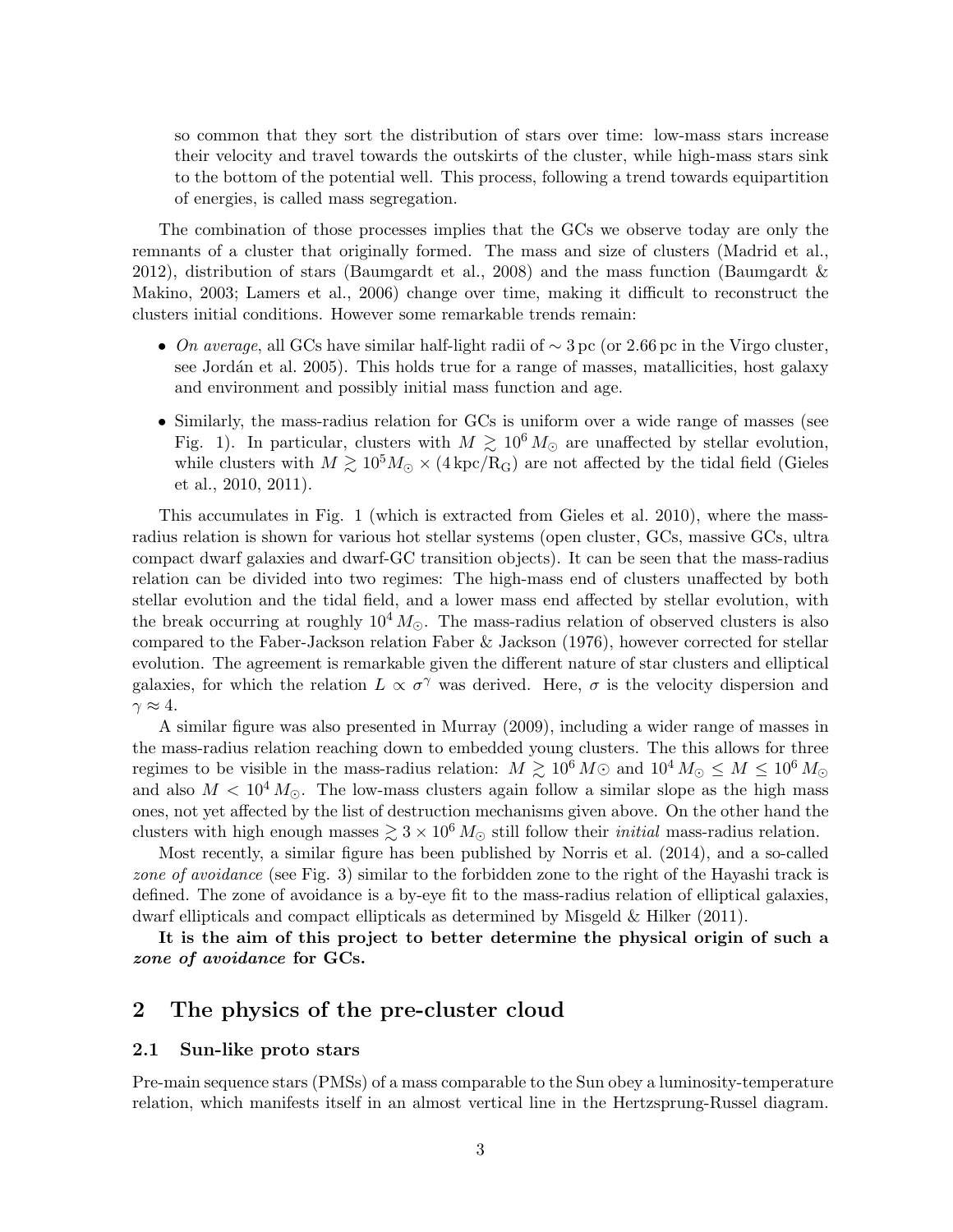

Figure 1: Mass-radius values for hot stellar systems (figure adapted from Gieles et al. 2010). The lines show the evolution of the mass-radius relation using the Faber-Jackson relation, corrected for stellar evolution, as initial conditions. The break at  $\sim 10^6 M_{\odot}$  at  $T \approx 10 \,\text{Gyr}$  is because lower mass objects have expanded



Figure 2: Mass-radius values for hot stellar systems (figure adapted from Murray 2009). The solid line is the relation given in Equation 3 (and as derived in Eq. 17 from Murray 2009), while the dashed line is the same but corrected for stellar evolution.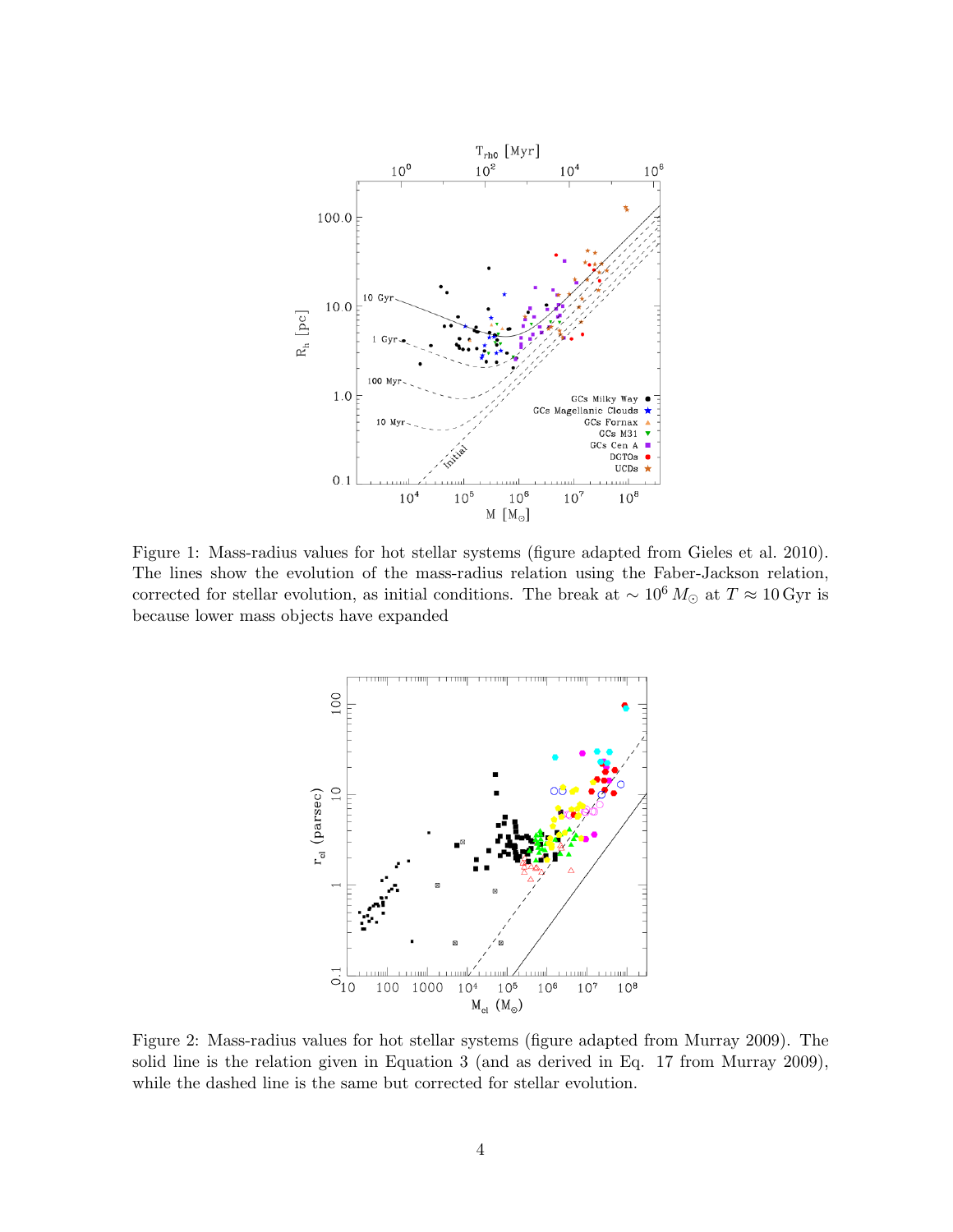

Figure 3: Mass-radius relation for compact stellar systems (figure adapted from Norris et al. (2014)). The zone of avoidance is defined by Misgeld & Hilker (2011).

The cloud is no longer in free-fall, but still shrinking (which will continue as long as the inward force is larger than the radiation pressure). It moves along the Hayashi boundary (Hayashi, 1961) with slowed contraction and decreasing luminosity  $L$  following

$$
L = 4\pi R^2 \sigma T_{\text{eff}}^4 \tag{1}
$$

where R is the stars radius,  $T_{\text{eff}}$  the effective temperature and  $\sigma$  the Stefan-Boltzmann constant. A schematic overview is given in Fig. 4, and no star in hydrostatic equilibrium can be in the forbidden zone. A Sun-like star leaves the Hayashi track when contraction is halted. This occurs with the ignition of nuclear fusion (i.e. entering the main sequence).

## 2.2 Massive clouds  $> 3 \times 10^6$  M

Murray (2009) argues that the change of the slope in the mass-radius relation around  $10^6 M_{\odot}$ occurs due to the emergence of radiation pressure in the proto-cluster cloud. In general, there are three possible states Today's clusters in the Milky way are optically thin to far-infrared radiation (FIR), implying that the temperature is independent of cluster radius or density. If however he proto cluster is optically thick to FIR, the gas temperature will be higher, leading to a higher Jeans mass. If the cloud has a FIR optical depth  $\tau > 1$  and is massive enough, the accretion luminosity  $L_{\text{acc}}$  becomes dynamically important. As long as the outward force caused by the radiation  $F = \tau L_{\text{acc}}/c$  is less than the counteracting force due to gravity, the cloud continues to shrink. The accretion luminosity of a cluster contracting at the free-fall time  $t_{ff} = \sqrt{3\pi/32G\rho}$  is

$$
L_{\rm acc} = \frac{GM_{\rm cl}^2}{r_{\rm cl}t_{ff}} \propto v^5/G\tag{2}
$$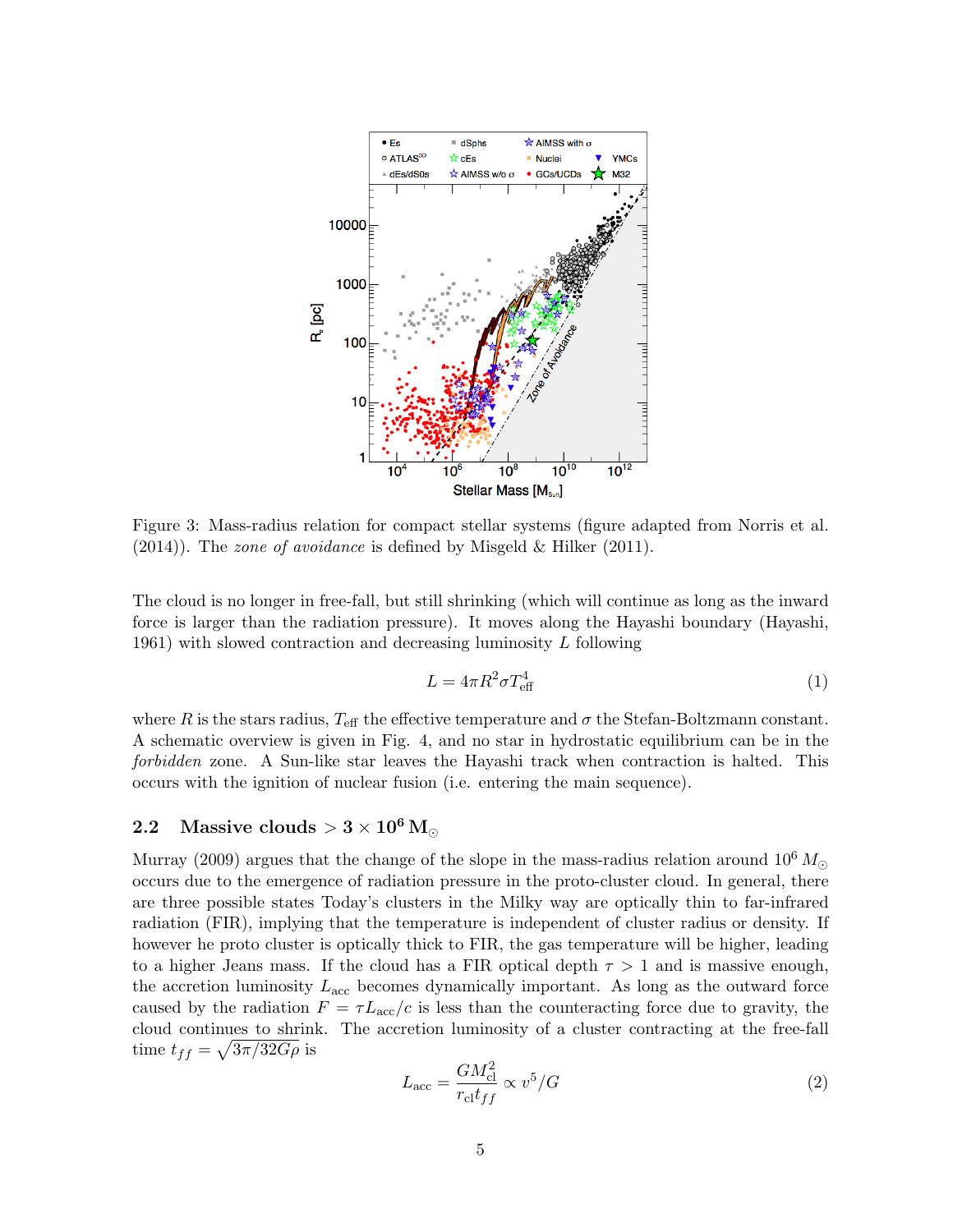

Figure 4: Schematic overview of the Hayashi track: Before entering the main sequence, a fully convective proto-star descents on the Hayashi track (1), develops a radiative core (2)and commences hydrogen burning when entering the main sequence (3, MS).

with G the gravitational constant and  $v = \sqrt{GM_{\text{cl}}/r_{\text{cl}}}$ .  $M_{\text{cl}}$  and  $r_{\text{cl}}$  are the clouds mass and radius. Hence  $L_{\text{acc}} \sim r^{-5/2}$  and to first order, the optical depth goes as  $\tau \sim r_{\text{cl}}^{-2}$  (Eq. 9-13 in Murray 2009). This implies that the outward force caused by radiation increases as  $F_{\text{rad}} \sim r^{-9/2}$ , while the force of gravity of course increases as  $F_{\text{grav}} \sim r^{-2}$ . Hence for small enough radii  $r_{\text{rad}}$  the collapse is slowed from the free-fall to the Kelvin rate, and this occurs at

$$
r_{\rm rad} \sim G^{1/5} \left(\frac{\kappa}{4\pi c}\right)^{2/5} M_{\rm cl}^{3/5} \tag{3}
$$

(see Eq. 17 and Appendix C of Murray 2009).

In summary,  $\rm r_{\rm rad}\sim M_{cl}^{3/5}.$  Can we reproduce this, modelling a collapsing gas cloud? If so, is this equivalent to the Hayashi track for Sun-like stars? If so, this will enable us to constrain the *maximum density* at which a GC can form.

# 3 Approach: MESA

We use  $MESA<sup>1</sup>$  for this project. This code is a state-of-the-art, modular, open source software for stellar evolution from pre-main sequence until the remnant phase (Paxton et al., 2011, 2013). Models are evolved by using a standard library and a list of specific input parameters. The evolution of the models can be monitored via real-time output.

Previously, I had never used MESA. The code is designed to evolve *stars* up to no more than  $\sim 1000 M_{\odot}$ , implying we want to use the MESA framework, but test if we can take it way beyond its intentions. MESA is well documented, but the huge amount of options available make it not straight forward to get it running as desired.

As a first step I got familiar with the code and evolved some Sun-like as well as more massive stars to test the environment and parameters. I also wrote several plotting scripts to extract the output and turn it into movies when desired, some examples are given in Fig. 5 & 6.

 $1$ Modules for Experiments in Stellar Astrophysics: mesa.sourceforge.net/index.html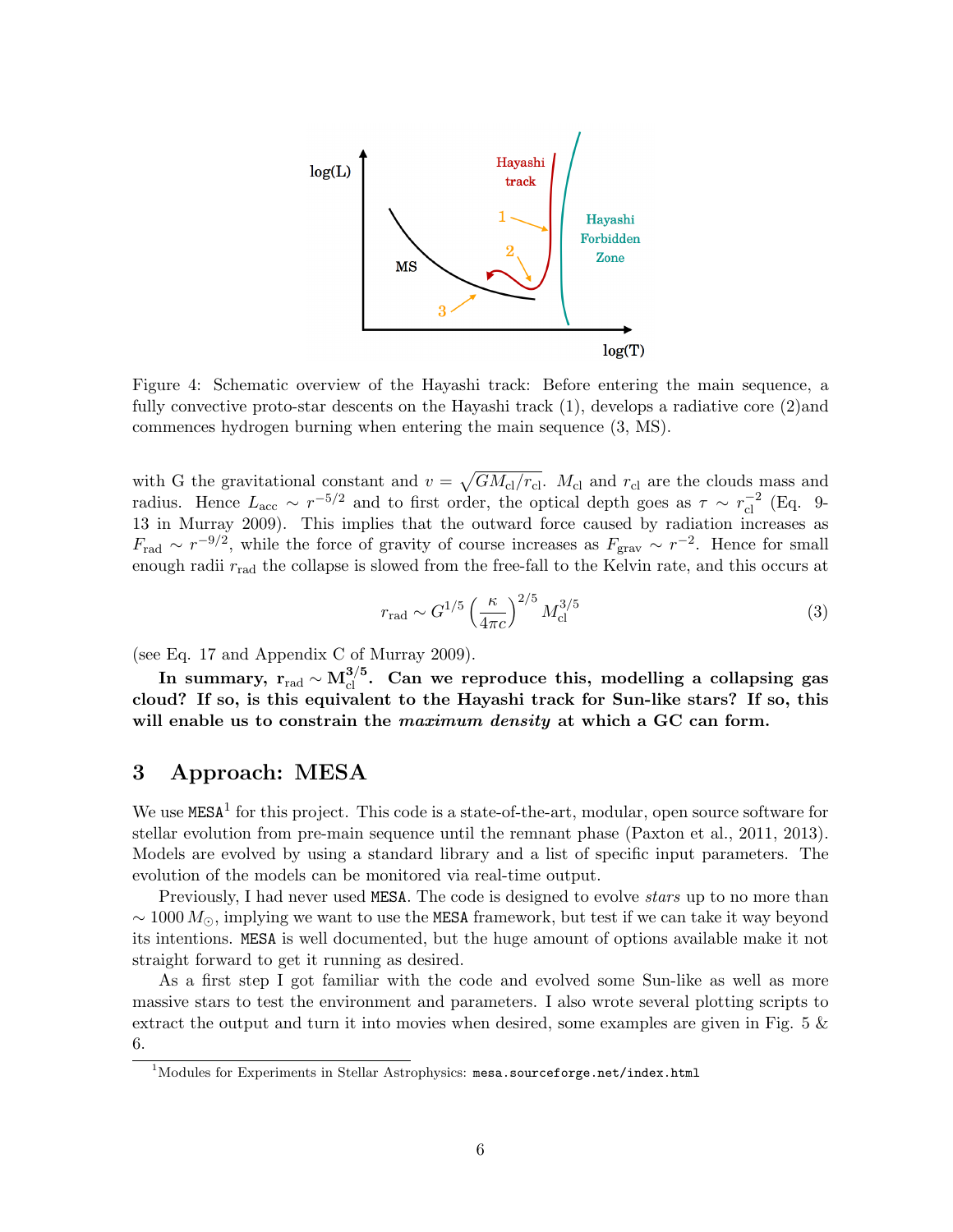

Figure 5: Visualization of several radial parameters for a star of  $5\,M_\odot$  (top panels) and  $60\,M_\odot$ (bottom panels) at the beginning of the model.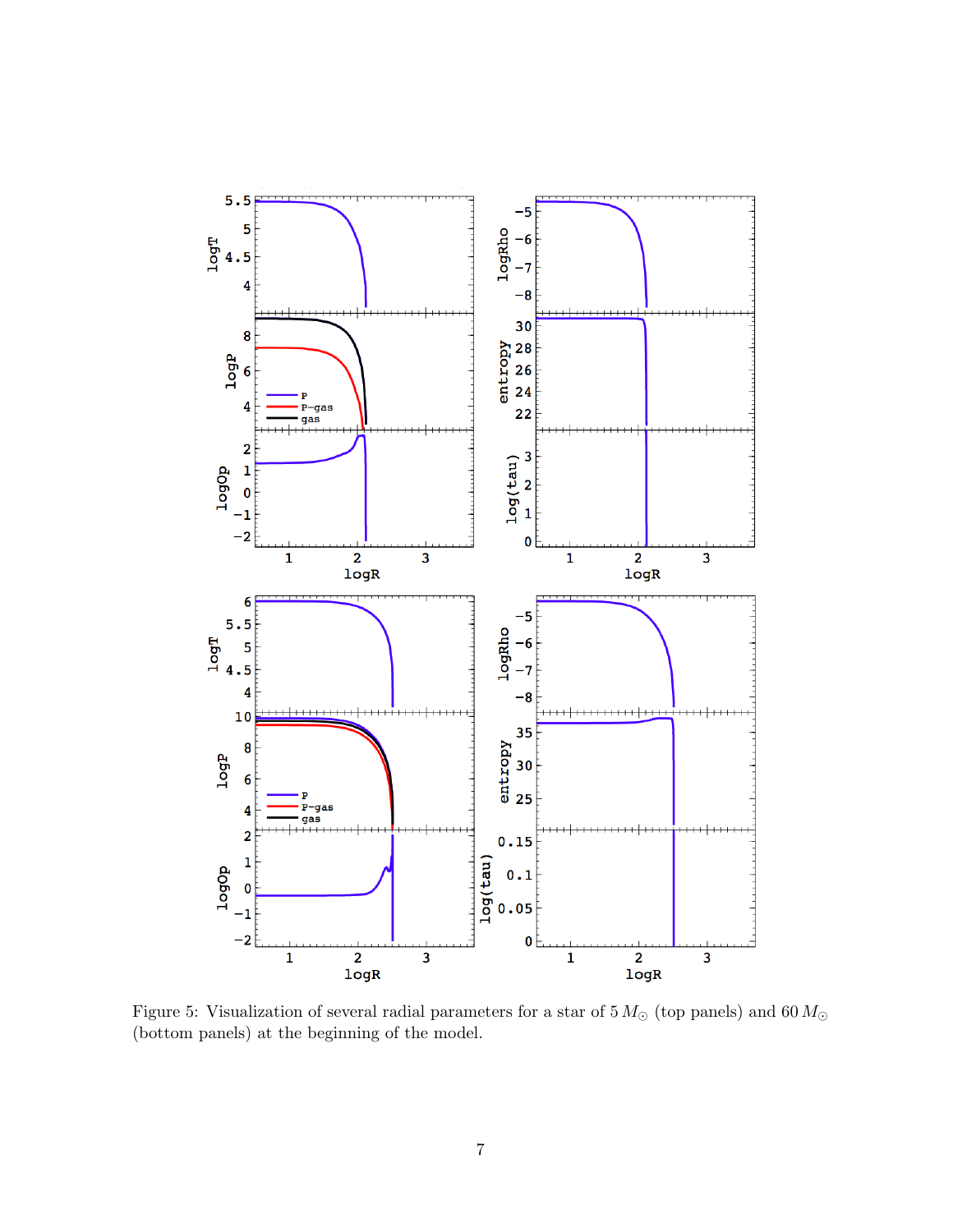

Figure 6: Time evolution of the pressure-radius relation between zero and 36553 Myr.

## 4 Outlook

MESA allows parameters such as mass, temperature or density to be set from an input file. The parameters are adjusted step by step by solving the equation of state from pre-existing models. In practice, this means that we begin a model by using a  $30 M_{\odot}$  cloud and add mass on top of it, step by step. This process only works up to a few thousand solar masses, but at higher temperatures than we prefer for a proto-cluster cloud. In other words, nuclear fusion is ignited in the center of the cloud, which is not the desired outcome. In addition, this process is rather time (and space) consuming on a laptop.

Now that I have become more familiar with MESA, I have a running installation on the Supercomputer at Swinburne, allowing me to run more, more sophisticated and longer models. The next steps will be to take a different approach to build the starting model: instead of letting MESA add the mass to the cloud, we will iterate the evolution between MESA and external codes to build the starting model step by step with more control. This approach has been used by James Owen at CITA to create stars less massive than automatically supported my MESA.

The enhanced understanding of GC formation from this project will significantly help us in understanding the physics of the physics of the pre-cluster cloud and hence in constraining the initial conditions of GCs (in particular the density). This on the other hand will improve the initial conditions used for direct N-body models of GCs and help us understand more about the mass-to-light ratios and initial mass functions of GCs.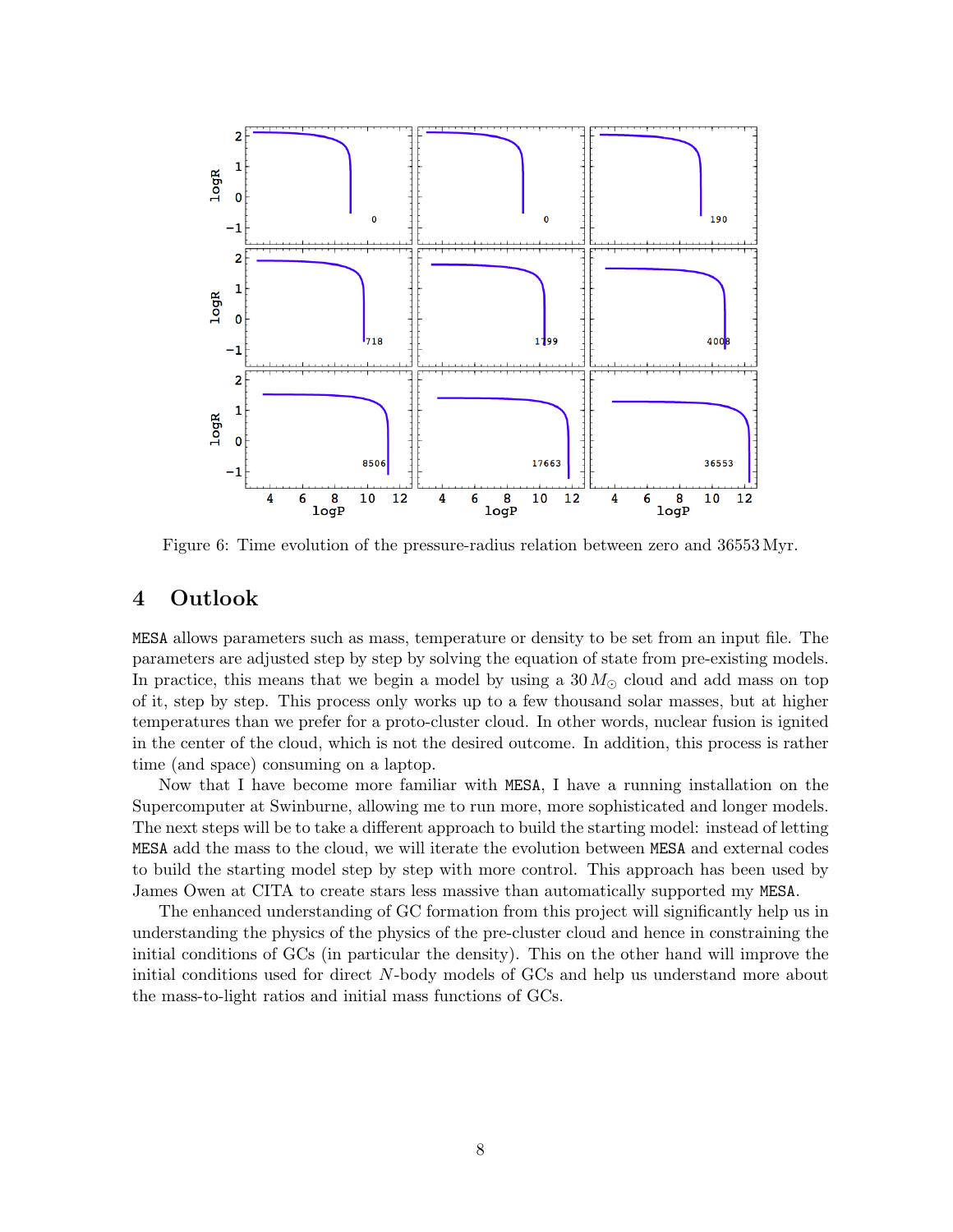#### 5 Acknowledgments

————————————————————

I thank Pascale Garaud for organizing the ISIMA workshop and Norman Murray for the idea of this project and his time and support. This project and report are based on his earlier work The sizes and luminosities of massive star clusters (Murray, 2009). Though the project is not yet finished, it will be continued in the coming months. I am grateful for the opportunity of this excursion into a field which I was previously completely unfamiliar with.

## References

- Allen L., Megeath S. T., Gutermuth R., Myers P. C., Wolk S., Adams F. C., Muzerolle J., Young E., Pipher J. L., 2007, Protostars and Planets V, 361
- Ashman K. M., Zepf S. E., 1992, ApJ, 384, 50
- Baumgardt H., De Marchi G., Kroupa P., 2008, ApJ, 685, 247
- Baumgardt H., Makino J., 2003, MNRAS, 340, 227
- Brodie J. P., Strader J., 2006, ARA&A, 44, 193
- Burkert A., Tremaine S., 2010, ApJ, 720, 516
- Faber S. M., Jackson R. E., 1976, ApJ, 204, 668
- Georgiev I. Y., Puzia T. H., Goudfrooij P., Hilker M., 2010, MNRAS, 406, 1967
- Gieles M., Baumgardt H., Heggie D. C., Lamers H. J. G. L. M., 2010, MNRAS, 408, L16
- Gieles M., Heggie D. C., Zhao H., 2011, MN-RAS, 413, 2509
- Harris G. L. H., Harris W. E., 2011, MNRAS, 410, 2347
- Harris W. E., 2010, arXiv:1012:3224
- Hayashi C., 1961, Publ. Astron. Soc. Japan, 13, 450
- Hudson M. J., Harris G. L., Harris W. E., 2014, ApJ, 787, L5
- Jordán A., Côté P., Blakeslee J. P., Ferrarese L., McLaughlin D. E., Mei S., Peng E. W., Tonry J. L., Merritt D., Milosavljević M., Sarazin C. L., Sivakoff G. R., West M. J., 2005, ApJ, 634, 1002
- Lada E. A., Lada C. J., 1995, AJ, 109, 1682
- Laevens B. P. M., Martin N. F., Sesar B., Bernard E. J., Rix H.-W., Slater C. T., Bell E. F., Ferguson A. M. N., Schlafly E. F.,

Burgett W. S., Chambers K. C., Denneau L., Draper P. W., Kaiser N., Kudritzki R.- P., Magnier E. A., Metcalfe N., Morgan J. S., Price P. A., Sweeney W. E., Tonry J. L., Wainscoat R. J., Waters C., 2014, ApJ, 786, L3

- Lamers H. J. G. L. M., Anders P., de Grijs R., 2006, A&A, 452, 131
- Madrid J. P., Hurley J. R., Sippel A. C., 2012, ApJ, 756, 167
- Martig M., Bournaud F., Croton D. J., Dekel A., Teyssier R., 2012, ApJ, 756, 26
- Martig M., Bournaud F., Teyssier R., Dekel A., 2009, ApJ, 707, 250
- Maschberger T., Kroupa P., 2007, MNRAS, 379, 34
- Milone A. P., Piotto G., Bedin L. R., Aparicio A., Anderson J., Sarajedini A., Marino A. F., Moretti A., Davies M. B., Chaboyer B., Dotter A., Hempel M., Marin-Franch A., Majewski S., Paust N. E. Q., Reid I. N., Rosenberg A., Siegel M., 2012, A&A, 540, A16
- Misgeld I., Hilker M., 2011, MNRAS, 414, 3699
- Muratov A. L., Gnedin O. Y., 2010, ApJ, 718, 1266
- Murray N., 2009, ApJ, 691, 946
- Norris M. A., Kannappan S. J., Forbes D. A., Romanowsky A. J., Brodie J. P., Faifer F. R., Huxor A., Maraston C., Moffett A. J., Penny S. J., Pota V., Smith-Castelli A., Strader J., Bradley D., Eckert K. D., Fohring D., McBride J., Stark D. V., Vaduvescu O., 2014, MNRAS, 443, 1151
- Paxton B., Bildsten L., Dotter A., Herwig F., Lesaffre P., Timmes F., 2011, ApJS, 192, 3
- Paxton B., Cantiello M., Arras P., Bildsten L., Brown E. F., Dotter A., Mankovich